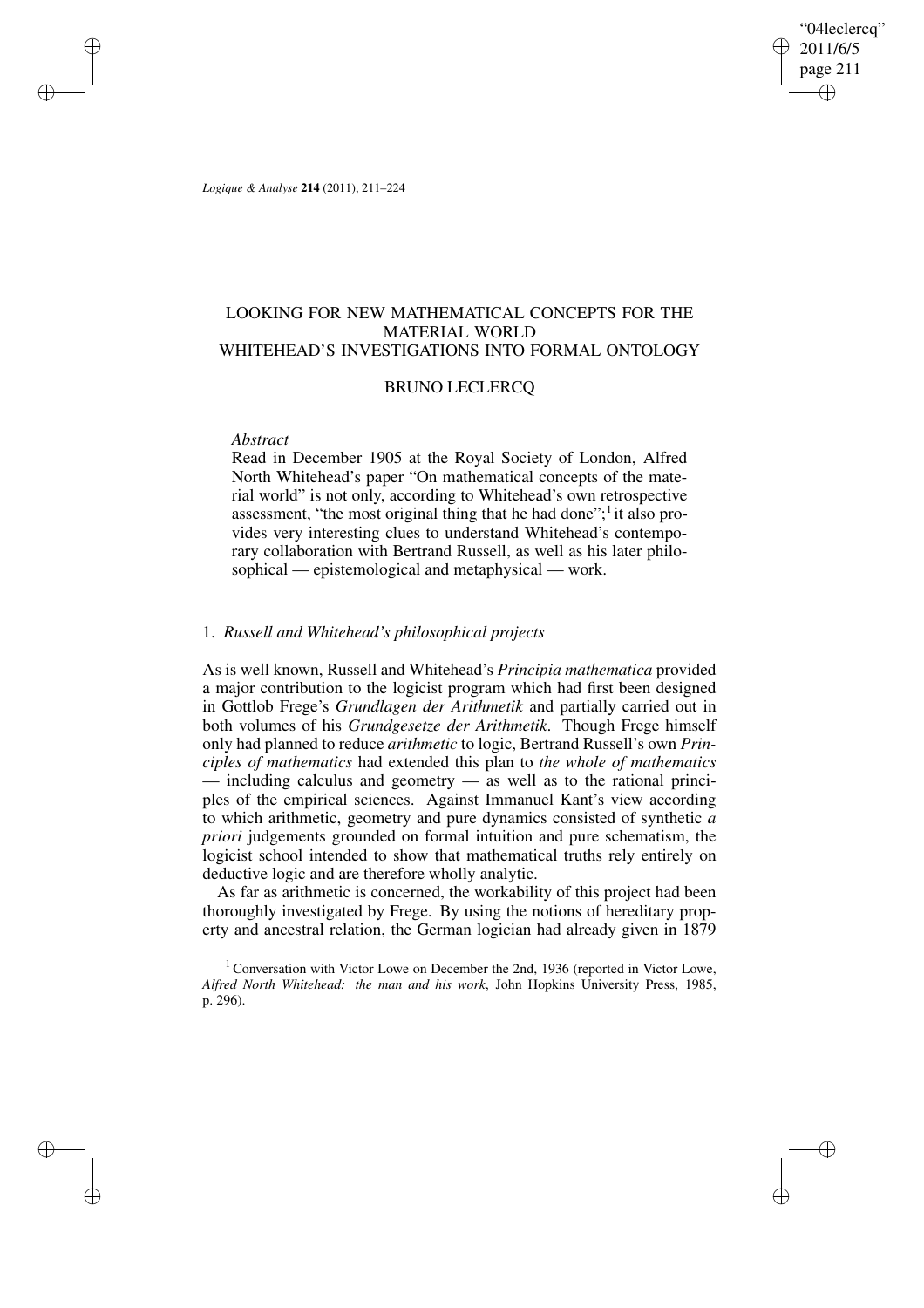"04leclercq" 2011/6/5 page 212 ✐ ✐

✐

✐

#### 212 BRUNO LECLERCO

the elements of a logical theory of series and of their inductive features.<sup>2</sup> Five years later, he had defined natural numbers as sets of "equinumerous" sets, i.e. as sets of sets which can be related together by a bijective relation — the number 0 is the set of empty sets, i.e. the set of the sets which can be bijectively mapped with the extension of the concept "not identical with itself".<sup>3</sup> In this field, Russell and Whitehead's *Principia mathematica*'s specific relevance essentially consisted in improving Frege's system in order to let it overcome the difficulties which had led to famous antinomies. As everyone knows, a significant part of this job was done by Russell, who had been struggling to solve this problem since 1901.

With regard to geometry, however, Whitehead's contribution to the logicist program has notoriously been the most decisive. Before writing the *Principia mathematica*, both thinkers had been working on the relations between geometrical entities as well as on the formal — i.e. structural and even algebraic — properties of these interrelations.<sup>4</sup> But, after having finalized axiomatic systems for projective and descriptive geometry, <sup>5</sup> Whitehead had settled a subtle way of defining geometrical entities by logical construction: the famous "extensive abstraction method".<sup>6</sup> Furthermore, his investigations — to which we will return — of several Leibnizian models for Euclidean

<sup>2</sup> Gottlob Frege, *Begriffsschrift: eine der arithmetischen nachgebildete Formelsprache des reinen Denkens*. Halle, 1879, engl. transl. *Conceptual notation and related articles*, Oxford, Oxford University Press, 1972.

<sup>3</sup> Gottlob Frege, *Die Grundlagen der Arithmetik: eine logisch-mathematische Untersuchung über den Begriff der Zahl*, Breslau, 1884, engl. transl. *The Foundations of Arithmetic: the logical-mathematical Investigation of the Concept of Number*, Oxford, Blackwell, 1960.

<sup>4</sup> Alfred North Whitehead, *A Treatise on Universal Algebra with Applications*, Cambridge, Cambridge University Press, 1898, books III and IV; Bertrand Russell, *An Essay on the Foundations of Geometry*, Cambridge, Cambridge University Press, 1897; Bertrand Russell, "Sur les axiomes de la géométrie", in *Revue de métaphysique et de morale*, 1899, vol. 7, pp. 684–707. For a deep investigation of the relations between Whitehead's and Russell's works on geometry, see Sébastien Gandon, "Russell et l'*Universal Algebra* de Whitehead. La géométrie projective entre ordre et incidence (1898–1903)", in *Revue d'histoire des mathématiques*, 2004, vol. 10, pp. 187–256.

<sup>5</sup> Alfred North Whitehead, *The Axioms of Projective Geometry*, Cambridge, Cambridge University Press, 1906; *The Axioms of Descriptive Geometry*, Cambridge, Cambridge University Press, 1907. Oswald Veblen's influence on this work is well-known. See Oswald Veblen, "A system of axioms for geometry", in *Transactions of the American Mathematical Society*, 1904, vol. 5, n. 3, pp. 343–384.

<sup>6</sup> For a first explicit formulation of this method, which consists in defining an Euclidian point with classes of converging volumes, see Alfred North Whitehead, "La théorie relationniste de l'espace", in *Revue de métaphysique et de morale*, 1916, vol. 23, p. 423. See also

✐

✐

✐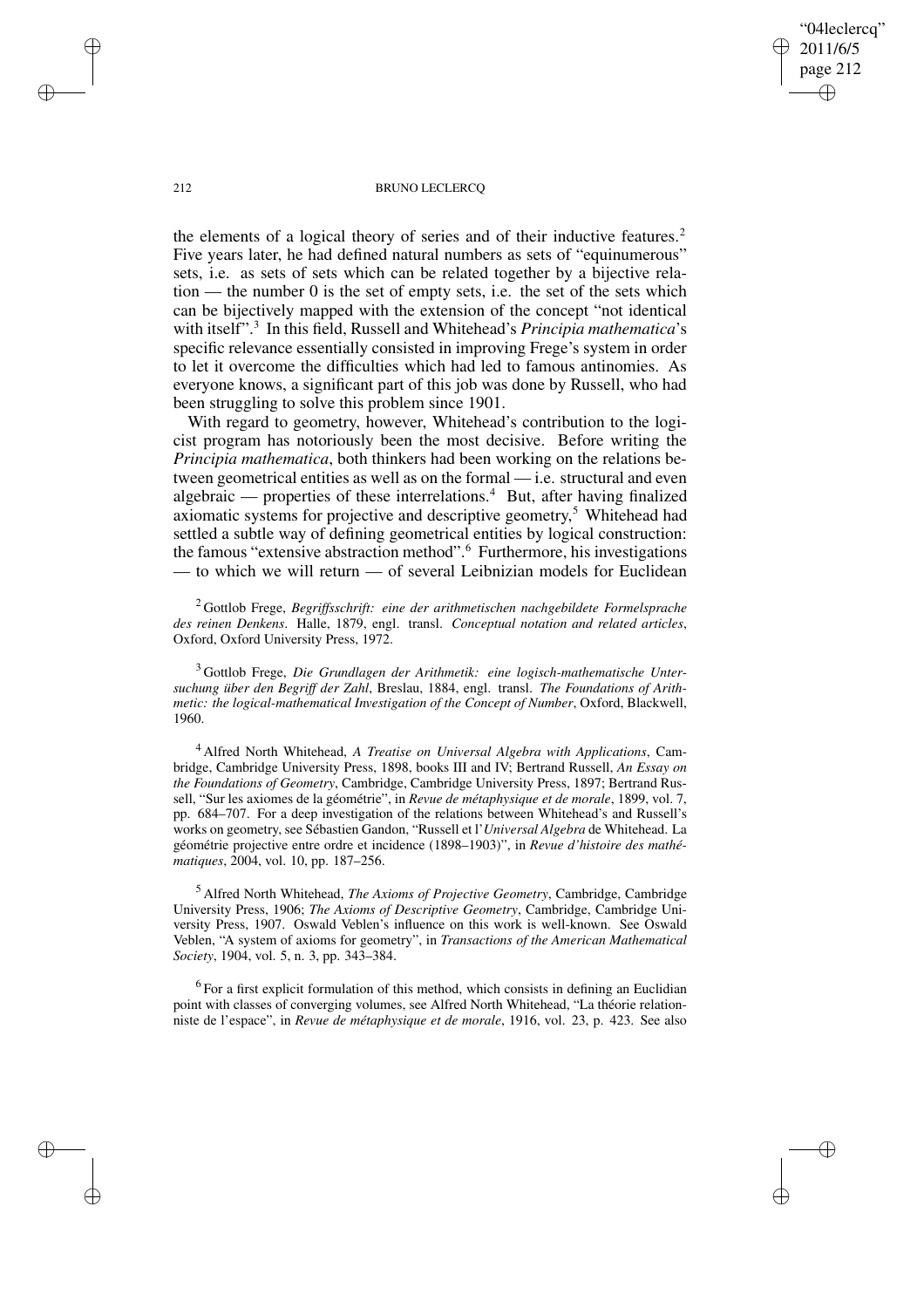✐

✐

✐

✐

geometry which could account for the current state of pure dynamics<sup>7</sup> had paved the way for the extension of the logicist claims to the whole realm of what Kant considered as synthetic *a priori* knowledge. And even though the fourth volume of the *Principia mathematica* — which was supposed to fulfil this reductive program — never came out, major tenants of logicism such as Russell and the early Carnap<sup>8</sup> have always seen Whitehead's work as a masterpiece of this plan.

By taking a closer look at Whitehead's 1905 text "On mathematical concepts of the material world", we would however like to reconsider what were Whitehead's own scientific tasks and aims when he started his collaboration with Russell. Though there were at that time lots of shared scientific interests and convictions between the later co-authors of the *Principia mathematica*, there were also significant differences in the ways Russell and Whitehead conceived the project of providing geometry and pure dynamics with logico-mathematical axiomatics as well as in the ways they conceived the epistemological plans this project was supposed to serve.

In this respect, the contrast between Russell's and Whitehead's concerns in 1905 is particularly striking. On one hand, Whitehead looks for adequate mathematical concepts for the vectorial forces, electromagnetic fields and even vortex rings which constitute the material world according to Lorentz, Maxwell or Kelvin, and he is thus led to question classical ontology together with the classical Newtonian model for physics. On the other hand, Russell enters into an ontological debate with Alexius Meinong as to the referential nature of definite descriptions;<sup>9</sup> and, from that moment onwards, the question of the ontological commitments of linguistic expressions will be a major concern in his work.

Whitehead's *Enquiry concerning the Principles of Natural Knowledge*, Cambridge, Cambridge University Press, 1919. On this method and its development, see Adolf Grünbaum's "Whitehead's method of extensive abstraction", in *British Journal for the Philosophy of Science*, 1953, vol. 4, n. 15, pp. 215 et sq. On Russell's understanding and use of this method, see Guillaume Durand, "Whitehead et Russell: la discorde de 1917", in *Noesis*, 2008, vol. 13, pp. 237–250.

<sup>7</sup> Alfred North Whitehead, "On mathematical concepts of the material world", in *Philosophical transactions of the Royal Society of London*, Series A, 1906, vol. 205, pp. 465–525.

8 See for example Bertrand Russell, *Analysis of Matter*, London, Kegan Paul, 1927, pp. 6–7, 22, 138, 290 et sq.; Rudolf Carnap, *Der logische Aufbau der Welt*, Leipzig, Felix Meiner Verlag, 1928, engl. transl. *The Logical Structure of the World*, University of California Press, 1967, §3, §73, §124.

<sup>9</sup> Bertrand Russell, "On denoting", in Mind, 1905, vol. XIV, n. 56, pp. 479–493. That this paper was aimed at Russell's own earlier stances as much as at Meinong's is well known.

"04leclercq" 2011/6/5 page 213

✐

✐

✐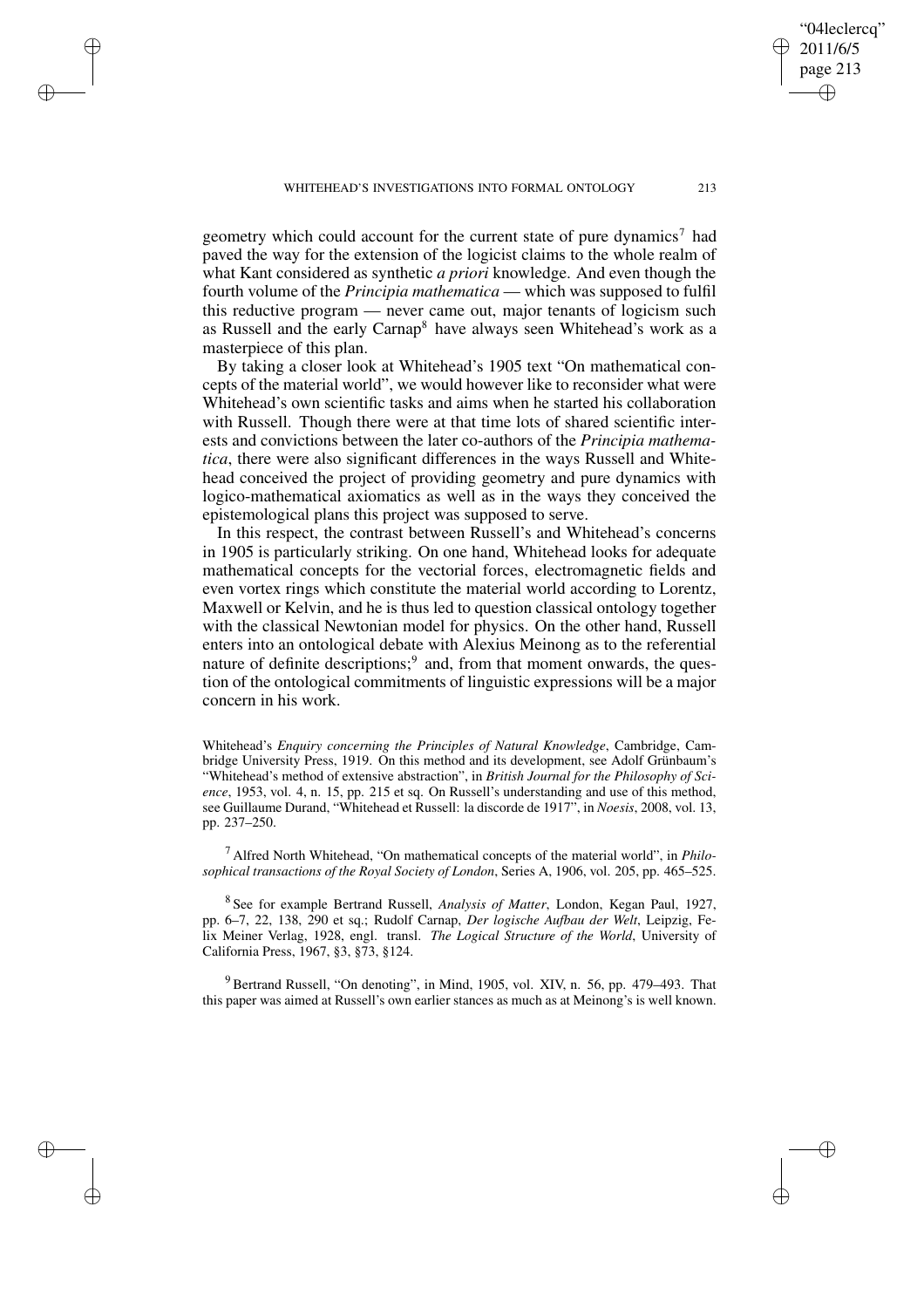"04leclercq" 2011/6/5 page 214 ✐ ✐

✐

✐

#### 214 BRUNO LECLERCO

In 1905, Russell indeed became convinced that the fundamental distinction between concepts and objects — between propositional functions and their arguments — which Frege had drawn and used as the basis of his new *logical* analysis had some *ontological* significance. Frege was right in saying that concepts are characterized by definitory features — Frege's "*Merkmale*" — and have consequently an extension — Frege's "*Werthverlauf*" —, which can be empty. Frege's only mistake had been to treat proper nouns as definite descriptions with an intensional and an extensional meaning — "*Sinn*" and "*Bedeutung*" — rather than as immediately referential expressions. By treating definite descriptions and other conceptual expressions as proper nouns, Meinong committed the reverse — and much worse — mistake of endorsing a generalized referentialist conception of meaning, with an exuberant ontology as a result.<sup>10</sup> On the contrary, Russell's project will be to stress the conceptual and *non-referential* nature of most linguistic expressions, including the constants for classes, which will soon be seen as incomplete symbols in the "no class theory".

With Russell's 1905 text, the epistemological fight of logicism against Kant's synthetic *a priori* knowledge comes to coincide with the ontological fight against Meinong's semantical entities since, as Rudolf Carnap's *Aufbau* will show, the logical construction of the abstract "objects" used in mathematics and empirical science can also be seen as the demonstration of the purely conceptual nature of these so-called "objects". Now, this second fight *only partially* meets Whitehead's own ontological fight against substantialism. As we shall see, what the logical construction of points of space and matter particles exhibits is, for Whitehead, the *relational* rather than *substantial* nature of these entities; relations precede their terms, so that the status of the system's entities entirely depends on the way the axiomatic system is built up. From his *Universal Algebra* on, Whitehead had always been interested in formal structures. And, in this respect, logicism, which was to be developed on Russell's brilliant logic of relations, was only one way among others to exhibit the formal relations between scientific entities.<sup>11</sup> Though "the project of deducing mathematics from logic appealed to Whitehead", as

✐

✐

✐

 $10$  On Brentano's school's and Frege's school's diverging views on logic and ontology, see Bruno Leclercq, "Les présupposés d'existence de l'école de Brentano à l'école de Frege", in *Philosophie*, 2008, vol. 97, pp. 26–41.

<sup>&</sup>lt;sup>11</sup> On this see Luca Gaeta, "Order and change", in M. Weber, W. Desmond, (eds), *Handbook of Whiteheadian Process Thought*, vol. 2, Frankfurt, Ontos Verlag, 2008, pp. 105–117, especially pp. 106–107. See also Luca Gaeta, *Segni del cosmo: logica e geometria in Whitehead*, Milan, LED Edizioni, 2002.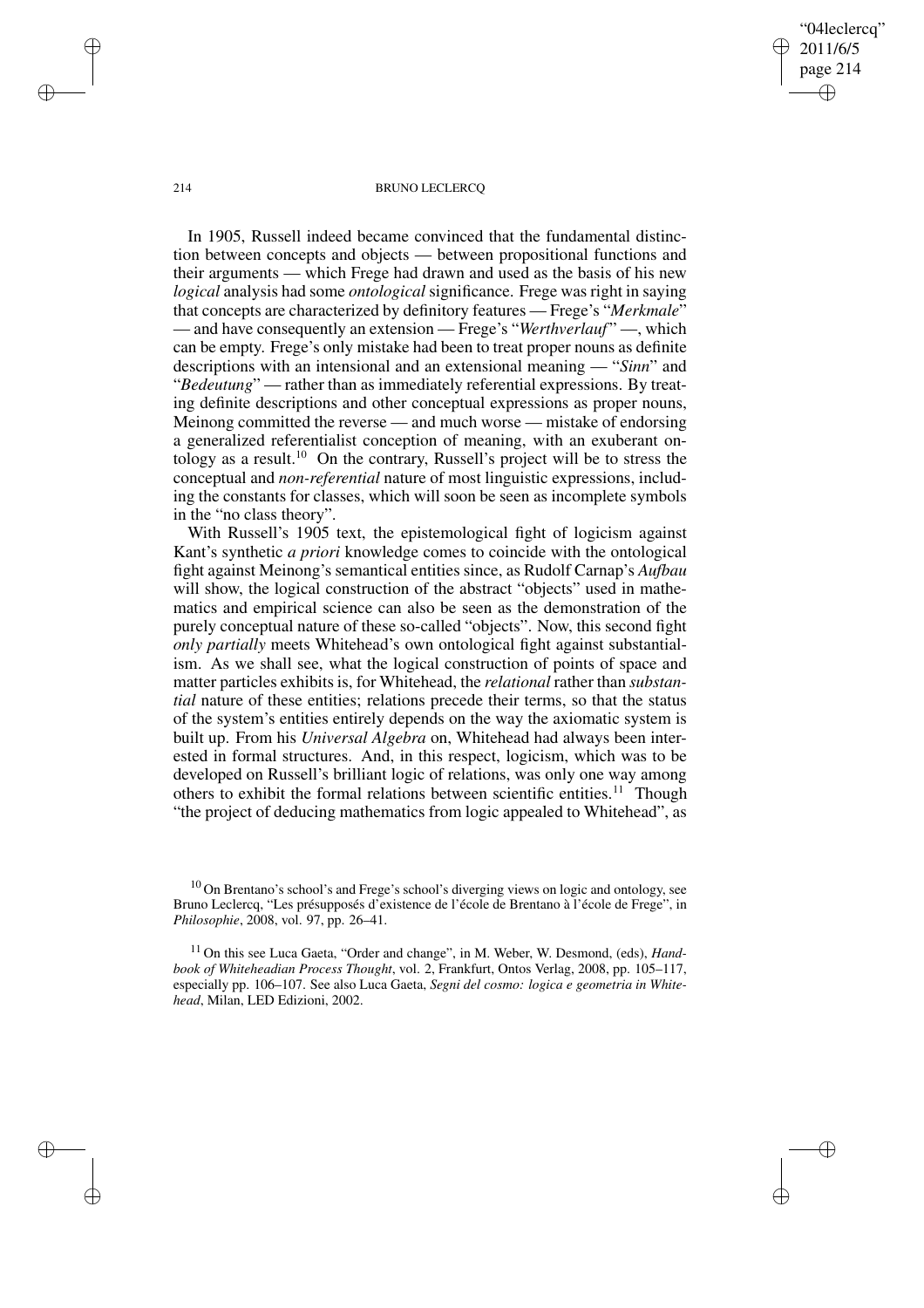✐

✐

✐

✐

Russell says in his famous obituary text,  $12$  Ivor Grattan-Guinness is therefore right to maintain that "for Whitehead, logicism was only a part, albeit a central one, of a broader philosophical picture of mathematics".<sup>13</sup>

Now, this throws some new light on Whitehead's later work. Even though, as Luca Gaeta rightly claims, the "anachronistic attitude of tracing Whitehead's metaphysics back to 1905"<sup>14</sup> should better be avoided, it is in reverse quite obvious that the careful working out of Whitehead's late philosophy of process should not be considered separately from his early rigorous elaboration of new concepts for geometry and pure dynamics. There is indeed strong continuity between Whitehead's deep and thorough criticism of classical substantialist ontology while attempting to find suitable mathematical formal systems for the new developments of physics, and his later resolute and detailed defence of an ontology based on events and processes from a cosmological and even metaphysical point of view. Of course, it would be an overstatement to claim that Whitehead's late metaphysical work is "nothing but" the philosophical expression of the fundamental mathematical structures of pure dynamics he had previously exhibited. But it is certainly true that many theses of *Process and reality* would seem unwarranted and arbitrary were they not grounded on the logico-mathematical framework which is put forward in such texts as "On mathematical concepts of the material world".<sup>15</sup> And this means that epistemological goals prevailed over ontological goals in Whitehead's development of thought, while the reverse was probably true in Russell's case. A good example of this is provided by the use of Occam's razor in "On mathematical concepts of the material world".

<sup>12</sup> Bertrand Russell, "Whitehead and Principia mathematica", in *Mind*, 1948, vol. LVII, n. 226, pp. 137–138.

<sup>13</sup> Ivor Grattan-Guinness, "Foundations of mathematics and logicism", in M. Weber, W. Desmond, (eds), *Handbook of Whiteheadian Process Thought*, vol. 2, Frankfurt, Ontos Verlag, 2008, pp. 97–103. On the topic of the relations of logicism with the more general project of the foundations of mathematics, see also Ivor Grattan-Guinness, *The Search for Mathematical Roots 1870–1940: Logics, Set Theories, and the Foundations of Mathematics from Cantor through Russell to Gödel*, Princeton University Press, 2000.

<sup>14</sup> Luca Gaeta, "Order and change", art. cit., p. 114.

<sup>15</sup> Alfred North Whitehead, *Process and reality. An essay in cosmology*, New York, MacMillan, 1967. While Newtonian cosmology "emphasized the 'receptacle' theory of space-time" (pp. 108–109), Whitehead's cosmology claims that, being constructed within the theory, actual entities have to *become* in the space-time continuum (pp. 104–105) and are nothing but particular concrescences of the whole universe so that every actual entity is present in every other actual entity (pp. 79–80). Furthermore, as actual entities are not substances but processes, motion cannot be significantly attributed to them (p. 119).

"04leclercq" 2011/6/5 page 215

✐

✐

✐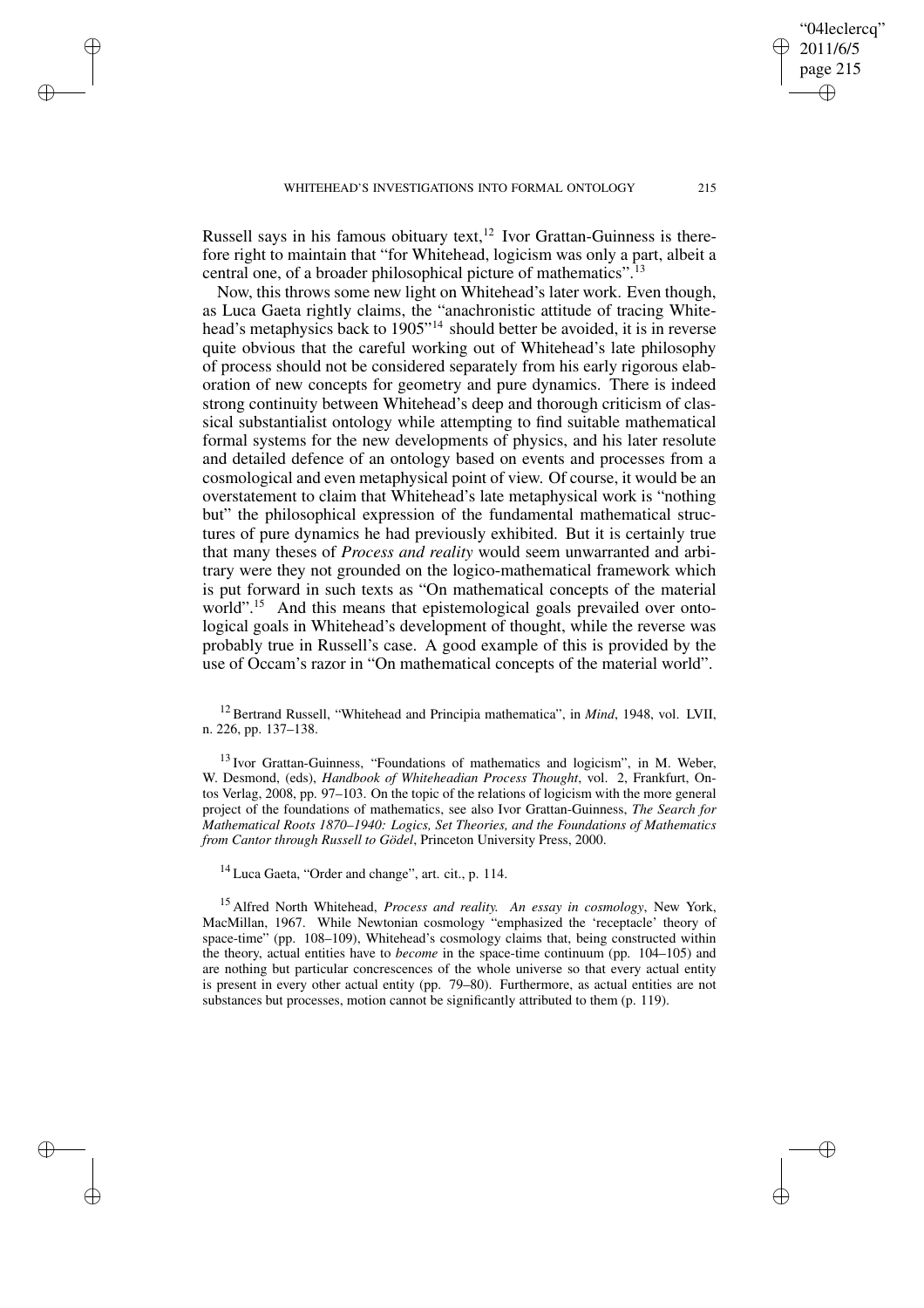### 216 BRUNO LECLERCO

"04leclercq" 2011/6/5 page 216

✐

✐

✐

✐

# 2. *New mathematical axiomatics for physics...*

Whitehead's 1905 text starts with the exposition of the sort of ontology which classical physics implies: $16$ 

In geometry, as derived from the Greeks, the simple elements of space are *points*, and the science is the study of the relations between points. Points occur as members of the fields of these relations. Then matter (the ultimate "stuff" which occupies space) in its final analysis, even if it is continuous, consists of entities, called *particles*, associated with the points by relations which are expressed by saying that a particle *occupies* (or *is at*) a point. [...] Thus "occupation" is a triadic relation holding in each specific instance between a particle of matter, a point of space, and an instant of time. According to this concept of the material world, which we will call the *Classical concept*, the class of ultimate existents is composed of three mutually exclusive classes of entities, namely *points of space*, *particles of matter* and *instants of time*.

The rest of the text then consists in challenging this classical framework. In this regard Leibniz's theory of the relativity of space provides the starting point. Some philosophical arguments plead for a new investigation of several forms of this theory. While the classical "concept" requires two separate classes of objective reals to be related to the instants of time, namely the points of space and the particles of matter, Leibnizian concepts intrinsically link matter and spatial extension. Now, as Whitehead says, "Occam's razor — Entia non *multiplicanda praeter necessitatem* — formulates an instinctive preference for a monistic against a dualistic concept".<sup>17</sup>

This should however not be interpreted as an ontological but as an epistemological stance. Indeed, the main disadvantage of the classical — dualistic — concept is that it requires that the positions of all particles in space at each moment be specified on top of the "essential relations" which are given by the laws of the axiomatic system. Since classical geometry, including non-euclidean geometry, only grasps an unchanging world of space, there is no link between the essential relations (which are order relations between points as in Veblen's system) and the time relation (which is a serial relation

 $17$  Ibid., p. 468.

✐

✐

✐

<sup>&</sup>lt;sup>16</sup> Alfred North Whitehead, "On mathematical concepts of the material world", art. cit., p. 467.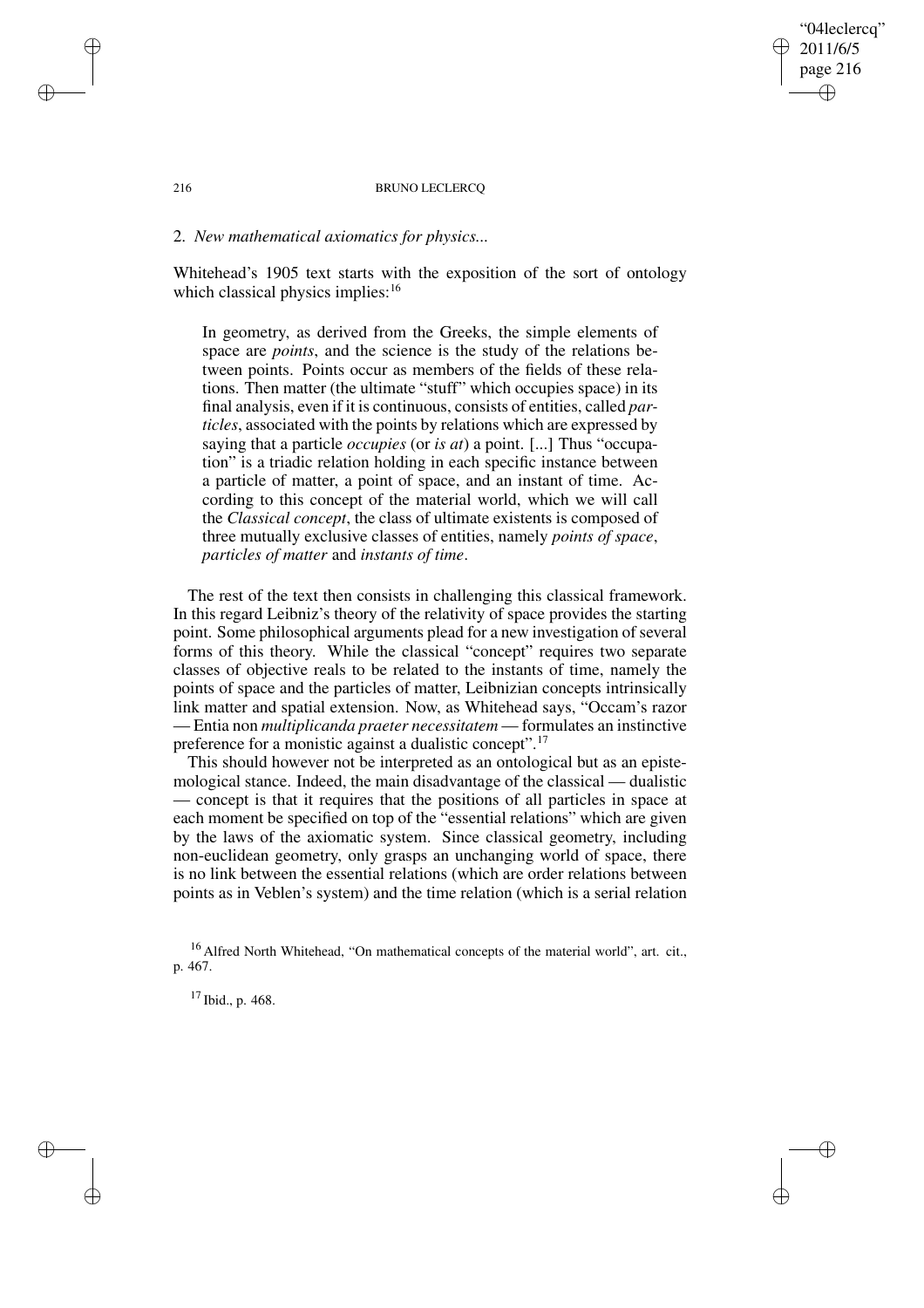#### WHITEHEAD'S INVESTIGATIONS INTO FORMAL ONTOLOGY 217

✐

✐

✐

✐

ordinally similar to the serial relation that generates the series of real numbers). And this is why particles, i.e. entities moving in space, are needed.<sup>18</sup> But this means that the classical concept demands an indefinite, if not infinite, number of relations between particles of matter, points of space and instants of time, relations which are "extraneous" to the system itself. And, for Whitehead, this is what goes against Occam's razor:<sup>19</sup>

Judged by Occam's principle, this class of extraneous relations forms a defect.

A first step in order to overcome these defect has been suggested by Russell in §441 of his *Principles of mathematics*: 20

We may replace a material point by a many-one relation whose domain is a certain one-dimensional series, and whose converse domain is contained in a certain three-dimensional series. To obtain a material universe, so far as kinematical considerations go, we have only to consider a class of such relations subject to the condition that the logical product of any two relations of the class is to be null. This condition insures impenetrability. If we had that the onedimensional and the three-dimensional series are to be both continuous, and that each many-one relation is to define a continuous function, we have all the kinematic conditions for a system of material particles, generalized and expresses in terms of logical constants.

Now, if, as Leibniz suggested, geometry and dynamics are tackled together, i.e. if time is involved into the "geometrical" theses, lines and planes can be treated as instantaneous geometrical relations between moving points

<sup>18</sup> "It is plain that the only relevant function of a material point is to establish a correlation between all moments of time and some points of space" (Bertrand Russell, *Principles of mathematics*, London, Allen and Unwin, 2nd ed., 1937, p. 468).

<sup>19</sup> Alfred North Whitehead, "On mathematical concepts of the material world", art. cit., p. 469.

<sup>20</sup> Bertrand Russell, *Principles of mathematics*, London, Allen and Unwin, 2nd ed., 1937, p. 468.

"04leclercq" 2011/6/5 page 217

✐

✐

✐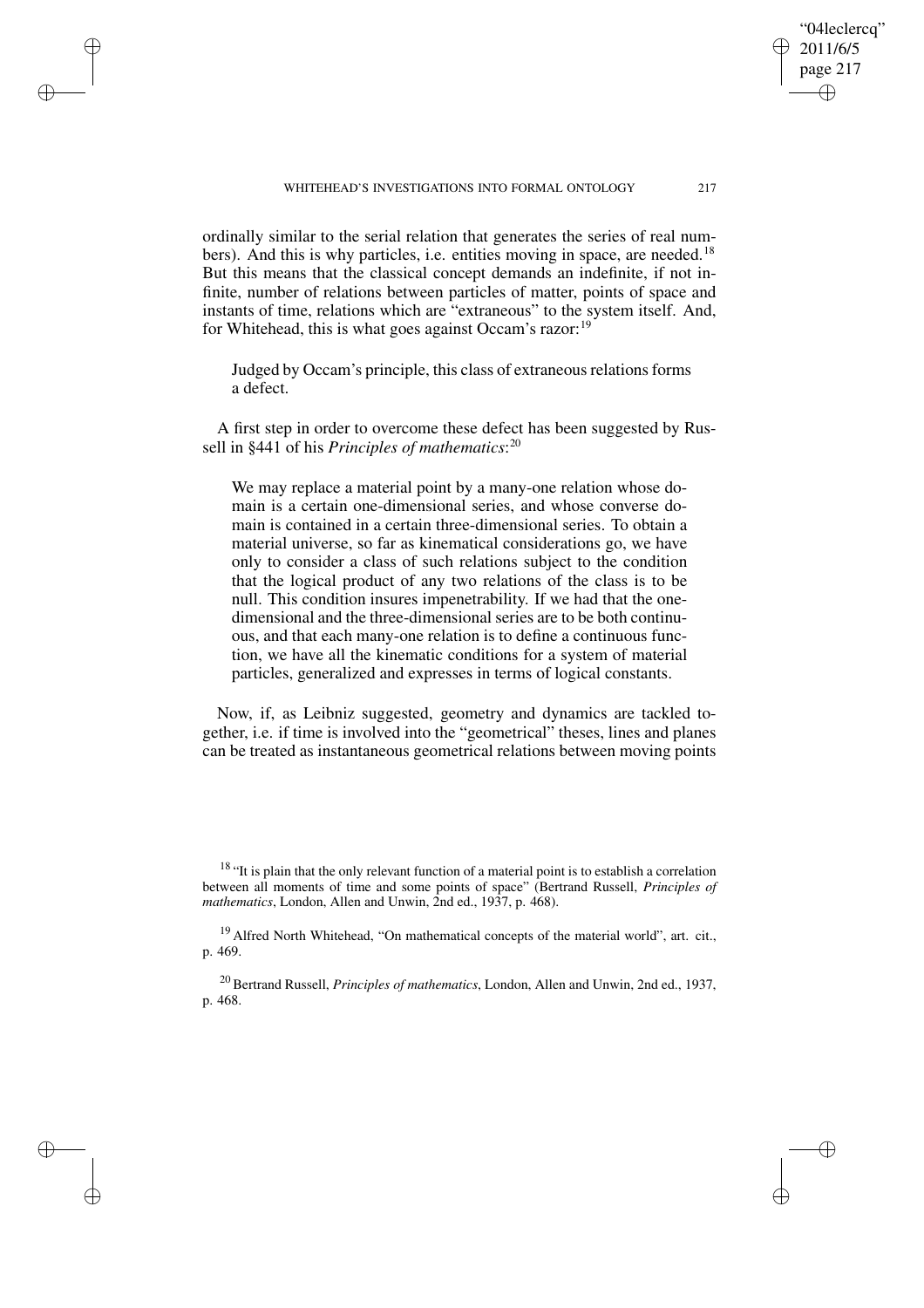"04leclercq" 2011/6/5 page 218 ✐ ✐

✐

✐

#### 218 BRUNO LECLERCQ

or particles of Descartes' ether<sup>21</sup> and therefore get on with one single extraneous relation, namely a tetraedric relation which involves the four dimensions and determines the reference "kinetic axes" for the measurement of velocity.<sup>22</sup> According to this axiomatic system, which is Whitehead's concept number III, velocity (including restfullness) indeed becomes the main stake of dynamics, since points of space and geometrical figures disappear as time goes on.

A further step is taken when one uses linear objective reals as elements of the system. If straight lines come at first, points of space become complex entities which are defined as classes of intersecting straight lines.<sup>23</sup> Now, if this idea is combined with the previous one, one ends up with a system grounded on instantaneous geometrical relations between straight lines: "The proposition  $R$ ; (abcdt) can be read as the statement that the objective real a intersects the objective reals b, c, d (in the order bcd) at the instant  $t$ <sup>" $, 24$ </sup> Then, one can either — and this is concept IVa — conceive dynamics as distinct from geometry, i.e. conceive particles of matter as ontologically separate from these instantaneous geometrical relations between straight lines, and this will thus draw back to the necessity of specifying an indefinite number of extraneous relations between particles and their "lines of force"; or again — and this is concept IVb — one can tackle geometry and physics together and treat particles or corpuscles as complex entities which are defined as instantaneous classes of intersecting linear real objectives. Though very different from the classical conception of particles in physics, this last conception matches with Lorentz'model of electrons as nodes of electromagnetic forces — and thus of vectorial quantities — inside a field.<sup>25</sup>

By adding the central notion of "dimension" to the theory of interpoints, concept V then defines points as *incessantly passing away classes of objective reals*, which are capable of the "various and complicated structures"<sup>26</sup> which they are assigned to by contemporary physics.

<sup>21</sup> In *The concept of nature* (Cambridge University Press, 1920, p. 78), Whitehead will criticize the notion of «ether» as a vain and desperate attempt to save some remainders of a materialist and substantial theory of nature.

 $22$  Alfred North Whitehead, "On mathematical concepts of the material world", art. cit., pp. 480–482.

<sup>23</sup> Ibid., pp. 482–484.

<sup>24</sup> Ibid., p. 484.

<sup>25</sup> Ibid., pp. 488–492.

<sup>26</sup> Ibid., p. 505.

✐

✐

✐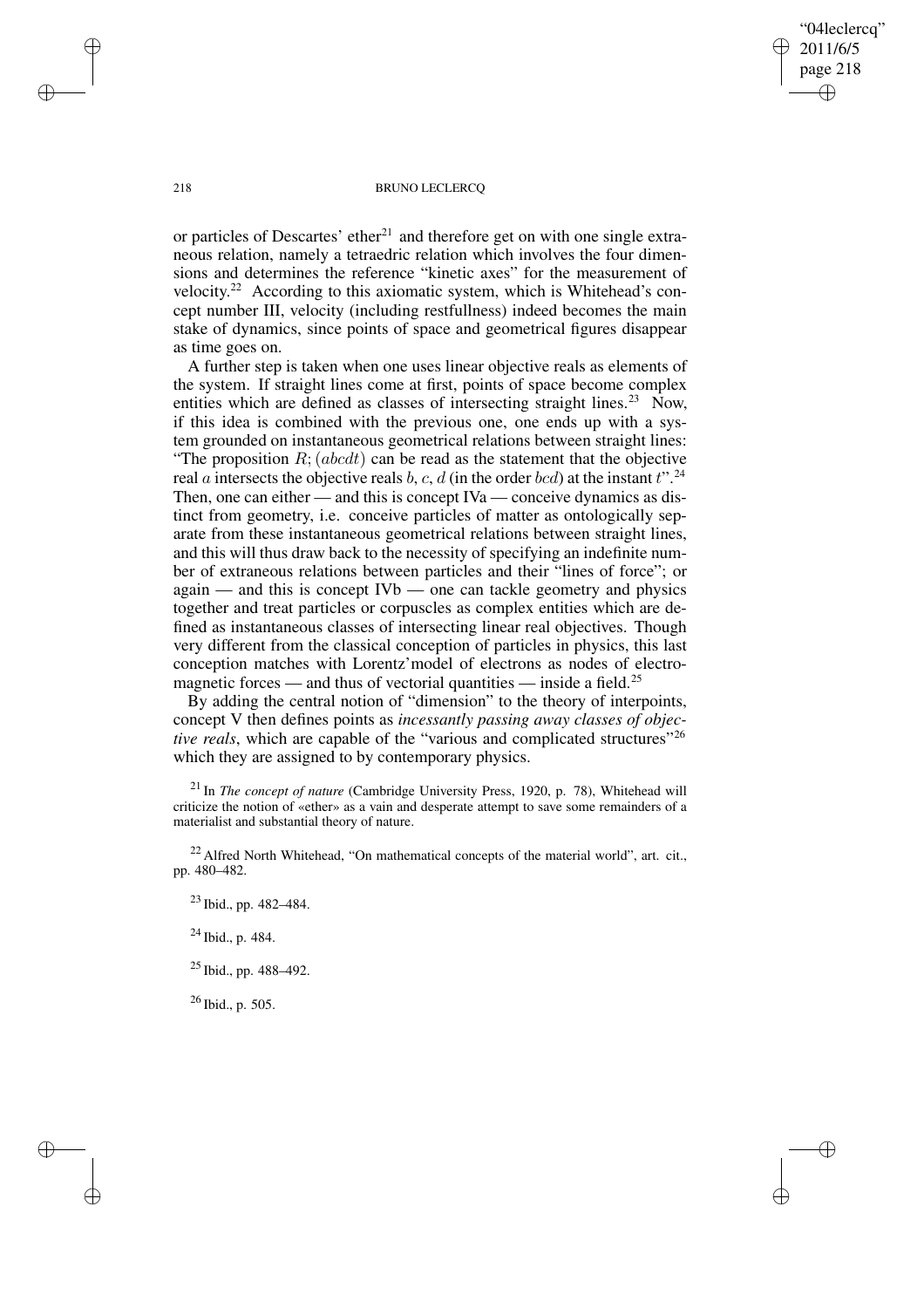#### WHITEHEAD'S INVESTIGATIONS INTO FORMAL ONTOLOGY 219

# 3. *... resulting in a new formal ontology for the material world*

✐

✐

✐

✐

Aside the question of the intrinsic merits and limits of these several proposals for new physical interpretations of geometry — merits and limits which could, for example, be compared with concurrent proposals such as Einstein's special theory of relativity or Minkowski space time<sup>27</sup> —, there are obvious ontological stakes in this work. And the whole text even seems to be structured round them. Should the system be monistic or dualistic? Should it be absolutistic or relativistic regarding on space? Should the basic elements be ponctual or linear? Each "concept" — i.e. each model for Euclidean geometry — gives specific answers to these different and partially independent questions. And this really is the way the mathematician enters into the philosophical ground ; the investigation of the relations between geometry and pure dynamics leads him to discuss several mathematical concepts that are related to as many ontological options.

Whitehead, as we have seen, explicitly opts for monistic — as opposed to "dualistic" — concepts. The above-mentioned references to Occam's razor however show that what matters most to Whitehead is theoretical rather than ontological parsimony. While Russell explicitely puts his philosophical work under the "nominalistic" maxim which Rudolf Carnap will later quote as the foreword of his *Aufbau* — "Wherever possible, logical constructions are to be substituted for inferred entities"<sup>28</sup> —, Whitehead looks for the simplest axiomatic system which could account for the empirical data and contemporary theories of physics. "Consonance with some modern physical ideas" as well as "superior simplicity"<sup>29</sup> are the explicit leitmotives of Whitehead's formal ontology; and they are what demands to break with the

<sup>27</sup> Albert Einstein, "Zur Elektrodynamik bewegter Körper", in *Annalen der Physik*, 1905, vol. 17, pp. 891–921; Hermann Minkowski, "Die Grundgleichungen für die elektromagnetischen Vorgänge in bewegten Körpern", in *Nachrichten von Königliche Gesellschaft der Wissenschaften zu Göttingen, mathematisch-physikalische Klasse*, 1908, pp. 53–111. For a discussion of Whitehead's relations with Minkowski's and Einstein's theories, see, in the present volume, Ronny Desmet, "The Minkowskian Background of Whitehead's theory of gravitation".

<sup>28</sup> Bertrand Russell, "The Relation of Sense-Data to Physics", in *Scientia*, 1914; *Our knowledge of the external world*, London, Open Court, 1914; Rudolf Carnap, *Der logische Aufbau der Welt*, op. cit. Following a distinction drawn by Russell in his intellectual autobiography ("My mental development", in P.A. Schilpp ed., *The philosophy of Bertrand Russell*, Library of living philosophers, 1946, pp. 14–15), we could say that Whitehead sees Occam's razor as a principle of "minimum vocabulary" while at that time Russell saw it as a principle of "parsimony as regards entities".

<sup>29</sup> Alfred North Whitehead, "On mathematical concepts of the material world", art. cit., p. 524.

"04leclercq" 2011/6/5 page 219

✐

✐

✐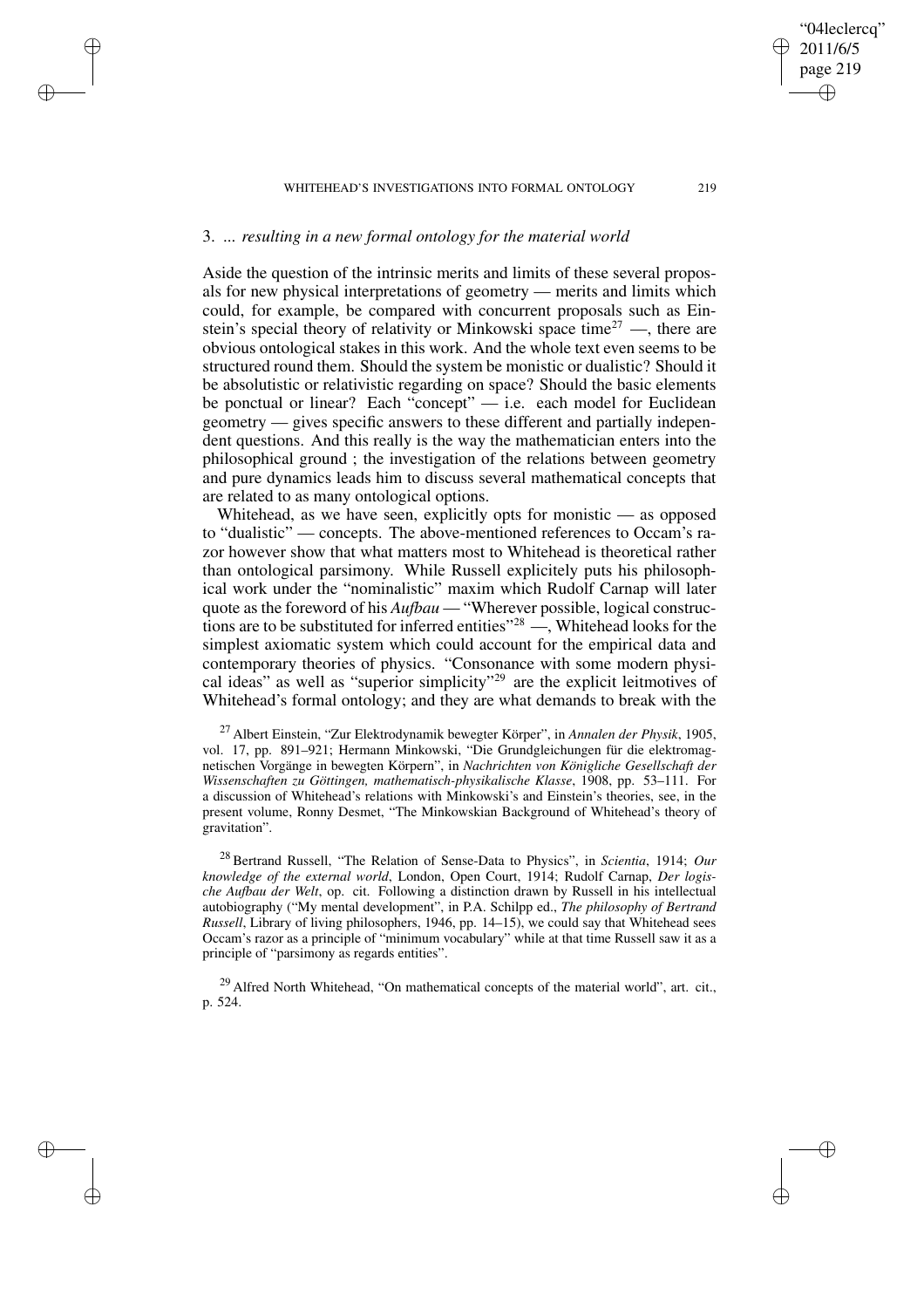"04leclercq" 2011/6/5 page 220 ✐ ✐

✐

✐

#### 220 BRUNO LECLERCO

old substantialist schemes. The main reasons for replacing some alledged entities by logical constructions are thus epistemological rather than ontological: particles of matter were the elementary objects that suited the observations and laws of newtonian physics, but they have now become what Bachelard would call "epistemological impediments" and they should be replaced by vectorial events, movements or processes, which are the immediate observable phenomena as well as the fundamental objects of contemporary physics. Though vectorial events, movements and processes used to be defined in terms of particles of matter, the latter ones should now be defined in terms of the former ones:<sup>30</sup>

The reason for the original introduction of "matter" was, without doubt, to give the senses something to perceive. If a relation can be perceived, this concept II [which abolishes the particles and transform the triadic extraneous relations into dyadic relations between points of space and instants of time] has every advantage over the classical concept.

And the other "ontological" choices of "On mathematical concepts of the material world", notably the relativistic and linearistic options, are commanded by similar reasons.

In 1905, Whitehead already is in complete support of Leibniz' arguments for the relativistic view of space upon which his later work will elaborate. Now, it is noteworthy — and very significant — that, even though Whitehead owes probably much of his knowledge on Leibniz to Russell's book.<sup>31</sup> Russell himself did not support this relativistic view at that time and that he only got converted to it later through the influence of Whitehead's developments. The early Russell indeed considered internal relations as incompatible with the atomistic world on which he wanted to build logicism. Whitehead, however, could easily accept these internal relations because he attached more

✐

✐

✐

<sup>30</sup> Ibid., p. 480. In *The Concept of nature* (op. cit., pp. 56–57), Whitehead will similarly say that simultaneity is immediately perceived while instants have to be built as logical concepts.

 $31$  In his intellectuel autobiography, Whitehead will however minimize the importance of this reading: "My knowledge of Leibniz's investigations was entirely based on L. Couturat's book, *La Logique de Leibniz*, published in 1901" ("Autobiographical notes", in P.A. Schilpp ed., *Alfred North Whitehead. The Library of Living Philosophers*, vol. III, 1941).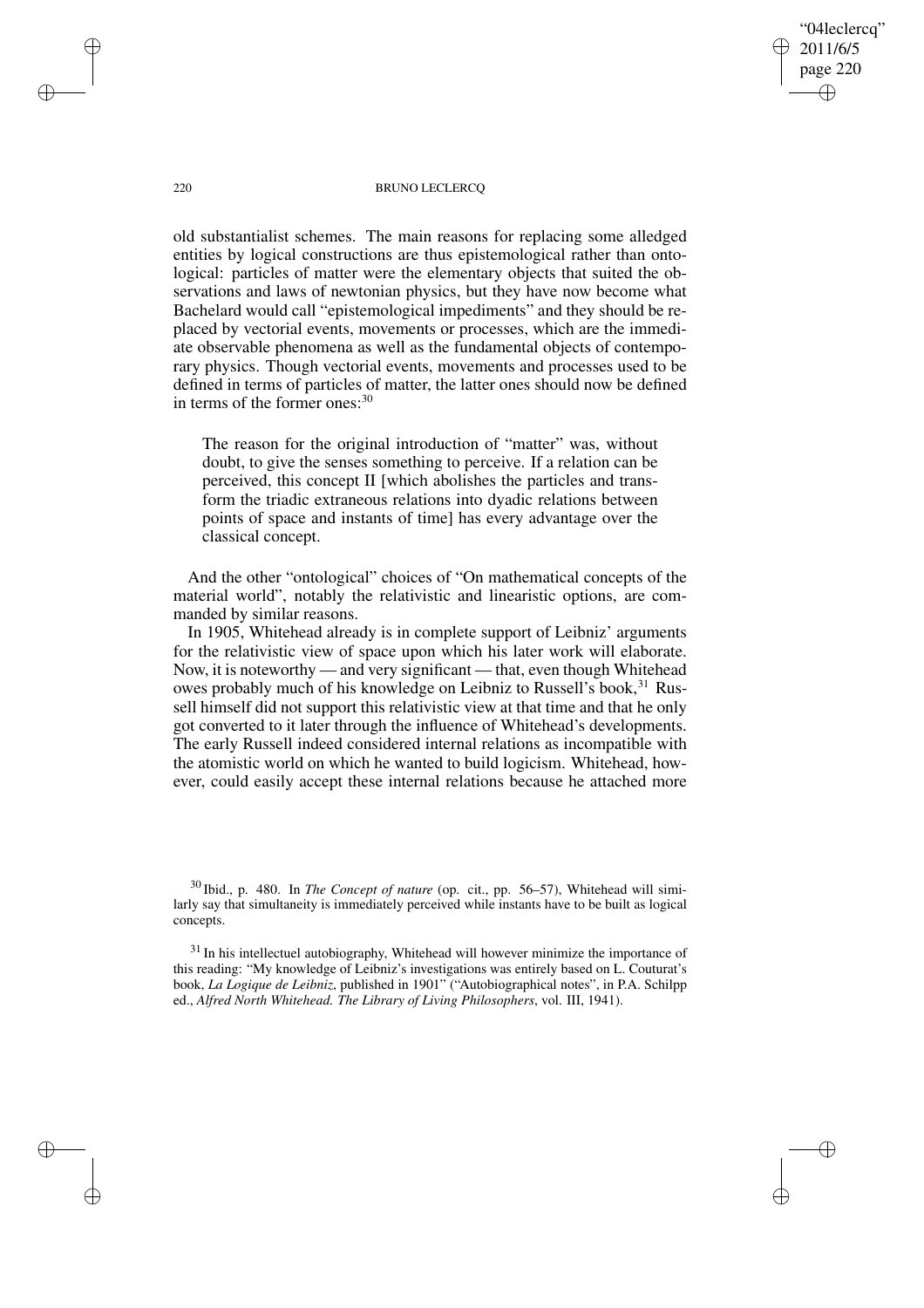importance to relations than to individual entities.<sup>32</sup> And this, as a few commentators have already argued, makes Whitehead on many points closer to Hilbert's formalist than to Frege's logicist view of mathematics.<sup>33</sup>

In the same way, Whitehead also firmly decides upon a "linearistic" rather than "ponctualistic" conception of the basic elements of ontology. From a formalist viewpoint, Oswald Veblen had already shown that you can define points as classes of lines rather then the other way round.<sup>34</sup> Because it matches with an electrodynamic interpretation of particles, Whitehead undertakes this way of developping geometry. Besides, Whitehead favours a "dynamic" approach of his relativistic and linearistic view of space; geometrical relations hold between moving points, so that there are no more steady figures. As it is entangled with dynamics, geometry essentially relates to time and change. Of course, lots of this text's readers will see there obvious foreshadows of Whitehead's later vectorial and then processual metaphysics. But, once more, these philosophical positions are commanded by epistemological requirements such as theoretical simplicity and agreement with the new developments of physics rather than by ontological stances, such as nominalism.

## 4. *Conclusion*

✐

✐

✐

✐

Undoubtedly is formal ontology the main concern of "On mathematical concepts of the material world". Unlike Russell, however, Whitehead does not start with ontological arguments but rather draws ontological conclusions from epistemological arguments: "The general problem is here discussed purely for the sake of its logical (i.e. mathematical) interest. It has an indirect bearing on philosophy by disentangling the essentials of the idea of material world from the accidents of one particular concept".<sup>35</sup>

 $32$  On Russell and Whitehead's standpoints towards the relativistic theory of space, see Jean-Pascal Alcantara, "Le rôle des mathématiques dans la genèse du système de Whitehead", in F. Beets et al. eds., *De l'algèbre universelle à la théorie naturelle*, Ontos Verlag, «Chromatiques whiteheadiennes», 2004 ; see also in the present volume Jean-Pascal Alcantara, "On relations in Leibniz, British Neo-realism and Whitehead".

 $33$  In the present volume, see in particular Rosen Lutskanov's text «Whitehead's early philosophy of mathematics and the development of Hilbert's formalism».

<sup>34</sup> Oswald Veblen, "A system of axioms for geometry", art. cit..

<sup>35</sup> Alfred North Whitehead, "On mathematical concepts of the material world", art. cit., p. 465.

"04leclercq" 2011/6/5 page 221

✐

✐

✐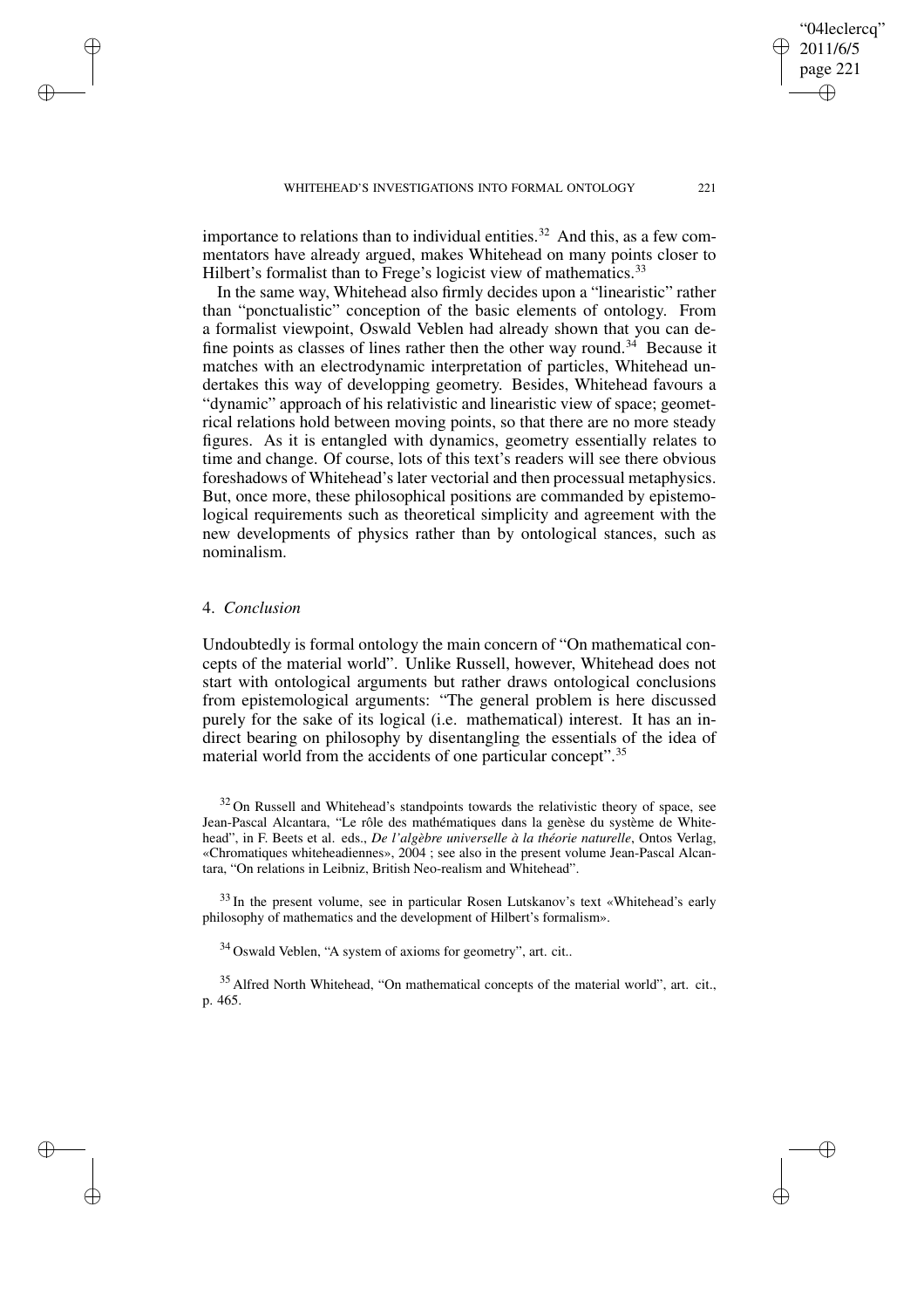## "04leclercq" 2011/6/5 page 222 ✐ ✐

✐

✐

#### 222 BRUNO LECLERCQ

In Wittgenstein's words, it could perhaps be said that the early Whitehead's formal systems intended to exhibit — to "show" — rather than to describe — to "tell" — the formal structure of the world. Only later on will Whitehead venture onto the metaphysical field and try to speak thereof he had previously prefered to be silent. But still at that time, he will warn against the temptation to let one be led only by philosophical stances and maintain that "the chief error in philosophy is overstatement".<sup>36</sup>

> Département de Philosophie 7, Place du XX Août 4000 Liège BELGIUM E-mail: B.Leclercq@ulg.ac.be

# REFERENCES

- Alcantara, Jean-Pascal. "Le rôle des mathématiques dans la genèse du système de Whitehead", in F. Beets et al. eds., *De l'algèbre universelle à la théorie naturelle*, Ontos Verlag, 2004.
- Carnap, Rudolf. "My mental development", in P.A. Schilpp ed., *The philosophy of Bertrand Russell*, Library of living philosophers, 1946.
- Carnap, Rudolf. *Der logische Aufbau der Welt*, Leipzig, Felix Meiner Verlag, 1928, engl. transl. *The Logical Structure of the World*, University of California Press, 1967, §3, §73, §124.
- Durand, Guillaume. "Whitehead et Russell: la discorde de 1917", in *Noesis*, 2008, vol. 13, pp. 237–250.
- Einstein, Albert. "Zur Elektrodynamik bewegter Körper", in *Annalen der Physik*, 1905, vol. 17, p. 891–921.
- Frege, Gottlob. *Begriffsschrift: eine der arithmetischen nachgebildete Formelsprache des reinen Denkens*. Halle, 1879, engl. transl. *Conceptual notation and related articles*, Oxford, Oxford University Press, 1972.
- Frege, Gottlob. *Die Grundlagen der Arithmetik: eine logisch-mathematische Untersuchung über den Begriff der Zahl*, Breslau, 1884, engl. transl. *The Foundations of Arithmetic: the logical-mathematical Investigation of the Concept of Number*, Oxford, Blackwell, 1960.
- Gaeta, Luca. "Order and change: The memoir "On mathematical concepts of the material world"", in M. Weber, W. Desmond, (eds), *Handbook of Whiteheadian Process Thought*, vol. 2, Ontos Verlag, Frankfurt 2008, pp. 105–117.

<sup>36</sup> Alfred North Whitehead, *Process and reality. An essay in cosmology*, op. cit., p. 11.

✐

✐

✐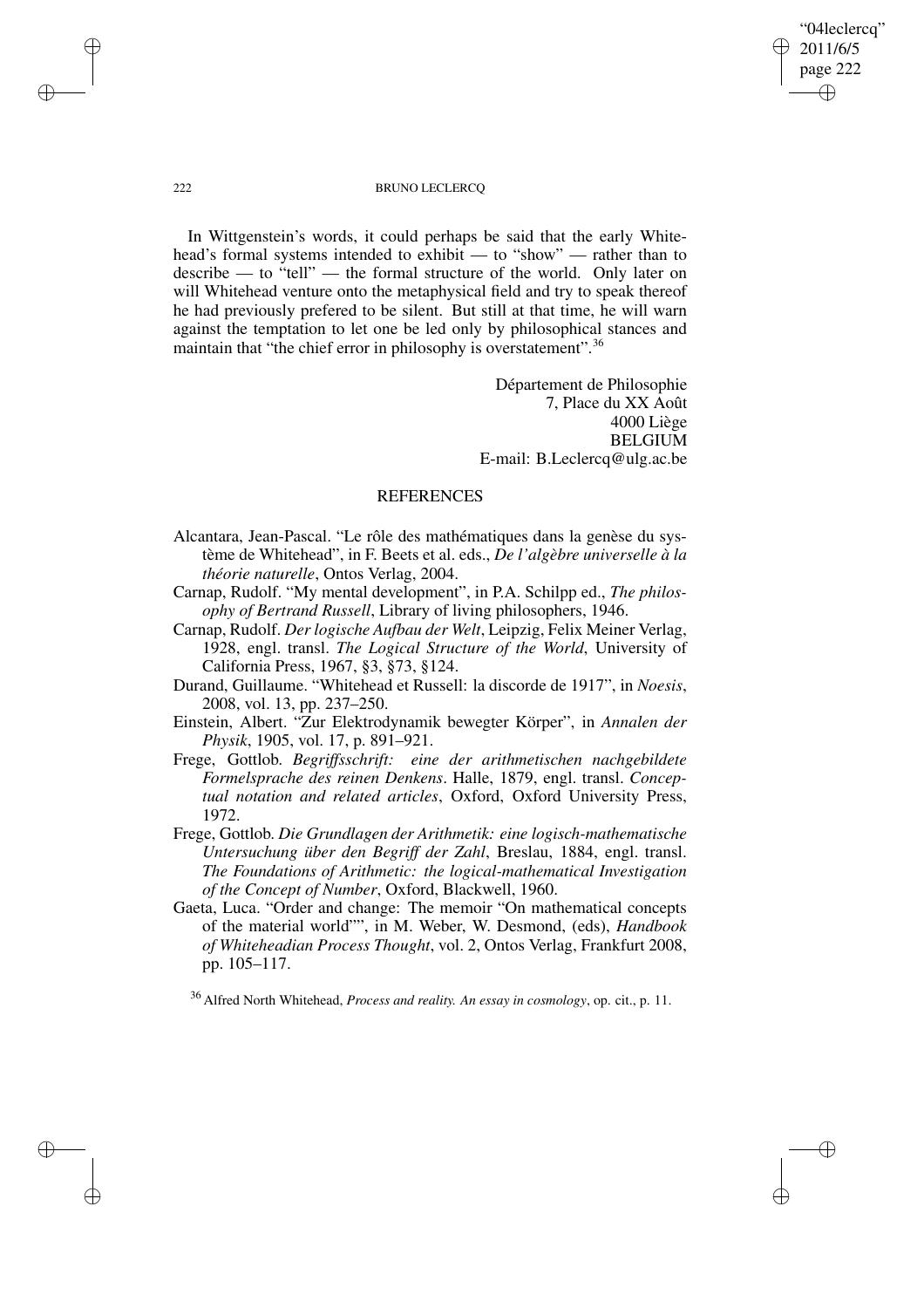Gaeta, Luca. *Segni del cosmo: logica e geometria in Whitehead*, Milan, LED Edizioni, 2002.

✐

✐

✐

✐

- Gandon, Sébastien. "Russell et l'*Universal Algebra* de Whitehead. La géométrie projective entre ordre et incidence (1898–1903)", in *Revue d'histoire des mathématiques*, 2004, vol. 10, pp. 187–256.
- Grattan-Guinness, Ivor. "Foundations of mathematics and logicism", in M. Weber, W. Desmond, (eds), *Handbook of Whiteheadian Process Thought*, vol. 2, Frankfurt, Ontos Verlag, 2008, pp. 97–103.
- Grattan-Guinness, Ivor. *The Search for Mathematical Roots 1870–1940: Logics, Set Theories, and the Foundations of Mathematics from Cantor through Russell to Gödel*, Princeton University Press, 2000.
- Grünbaum, Adolf. "Whitehead's method of extensive abstraction", in *British Journal for the Philosophy of Science*, 1953, vol. 4, n. 15, pp. 215 et sq.
- Leclercq, Bruno. "Les présupposés d'existence de l'école de Brentano à l'école de Frege", in *Philosophie*, 2008, vol. 97, pp. 26–41.
- Minkowski, Hermann. "Die Grundgleichungen für die elektromagnetischen Vorgänge in bewegten Körpern", in *Nachrichten von Königliche Gesellschaft der Wissenschaften zu Göttingen, mathematisch-physikalische Klasse*, 1908, pp. 53–111.
- Russell, Bertrand. "On denoting", in *Mind*, 1905, vol. XIV, n. 56, pp. 479– 493.
- Russell, Bertrand. "Sur les axiomes de la géométrie", in *Revue de métaphysique et de morale*, 1899, vol. 7, pp. 684–707.
- Russell, Bertrand. "The Relation of Sense-Data to Physics", in *Scientia*, 1914.
- Russell, Bertrand. "Whitehead and Principia mathematica", in *Mind*, 1948, vol. LVII, n. 226, pp. 137–138.
- Russell, Bertrand. *An Essay on the Foundations of Geometry*, Cambridge, Cambridge University Press, 1897.
- Russell, Bertrand. *Analysis of Matter*, London, Kegan Paul, 1922.
- Russell, Bertrand. *Our knowledge of the external world*, London, Open Court, 1914.
- Russell, Bertrand. *Principles of mathematics*, London, Allen and Unwin, 2nd ed., 1937.
- Veblen, Oswald. "A system of axioms for geometry", in *Transactions of the American Mathematical Society*, 1904, vol. 5, n. 3, pp. 343–384.
- Whitehead, Alfred North. "Autobiographical notes", in P.A. Schilpp ed., *Alfred North Whitehead. The Library of Living Philosophers*, vol. III, 1941.
- Whitehead, Alfred North. "La théorie relationniste de l'espace", in *Revue de métaphysique et de morale*, 1916, vol. 23.

"04leclercq" 2011/6/5 page 223

✐

✐

✐